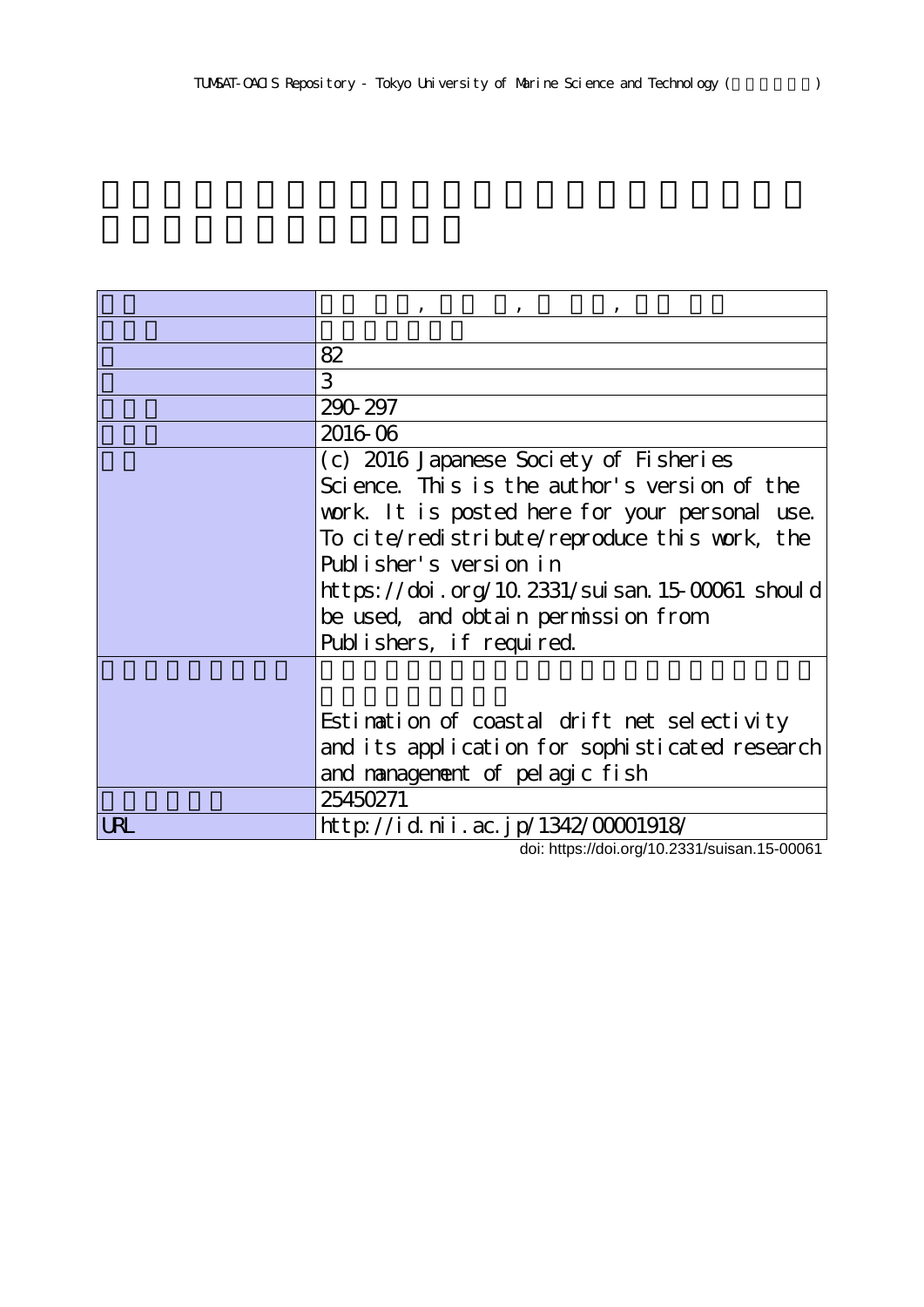|           | Current series |           | Scenario #1    |        | Scenario #2    |        | Scenario #3    |        | Scenario #4    |        |
|-----------|----------------|-----------|----------------|--------|----------------|--------|----------------|--------|----------------|--------|
| Mesh size | Number         | Length    | Number         | Length | Number         | Length | Number         | Length | Number         | Length |
| (mm)      | of panels      | $(Ken^*)$ | of panels      | (Ken)  | of panels      | (Ken)  | of panels      | (Ken)  | of panels      | (Ken)  |
| 22        |                | 30        |                | 30     |                | 30     |                | 30     |                | 30     |
| 25        | $\perp$        | 30        | $\mathbf{I}$   | 30     |                | 30     | $\bf{I}$       | 30     |                | 30     |
| 29        | $\overline{4}$ | 30        | $\overline{4}$ | 30     | 4              | 30     | 4              | 30     | 4              | 30     |
| 37        | $\overline{4}$ | 30        | $\overline{4}$ | 30     | 4              | 30     | 4              | 30     | 4              | 30     |
| 48        | $\overline{2}$ | 60        | $\overline{2}$ | 60     | $\overline{2}$ | 60     | $\overline{c}$ | 60     | $\overline{2}$ | 60     |
| 55        | 1              | 60        | $\mathbf{I}$   | 60     |                | 60     |                | 60     |                | 60     |
| 63        |                | 60        | $\bf{l}$       | 60     |                | 60     |                | 60     |                | 60     |
| 72        |                | 60        |                | 60     |                | 60     |                | 60     |                | 60     |
| 82        | $\mathbf{I}$   | 60        | $\overline{2}$ | 60     |                | 60     |                | 60     | $\overline{2}$ | 60     |
| 93        |                | —         |                |        |                | 60     |                | 60     |                |        |
| 106       |                |           |                |        |                |        |                | 60     |                | 60     |

Table 1 Mesh size compositions of research drift net series and their catching efforts (panel number and length of used net) for simulation of the pooled relative catching intensity by fork length of chub mackerel  $\overline{\phantom{a}}$ 

\*, *Ken* is the unit of length by traditional Japanese system of weights and measures, and 1 *Ken* = 1.515m